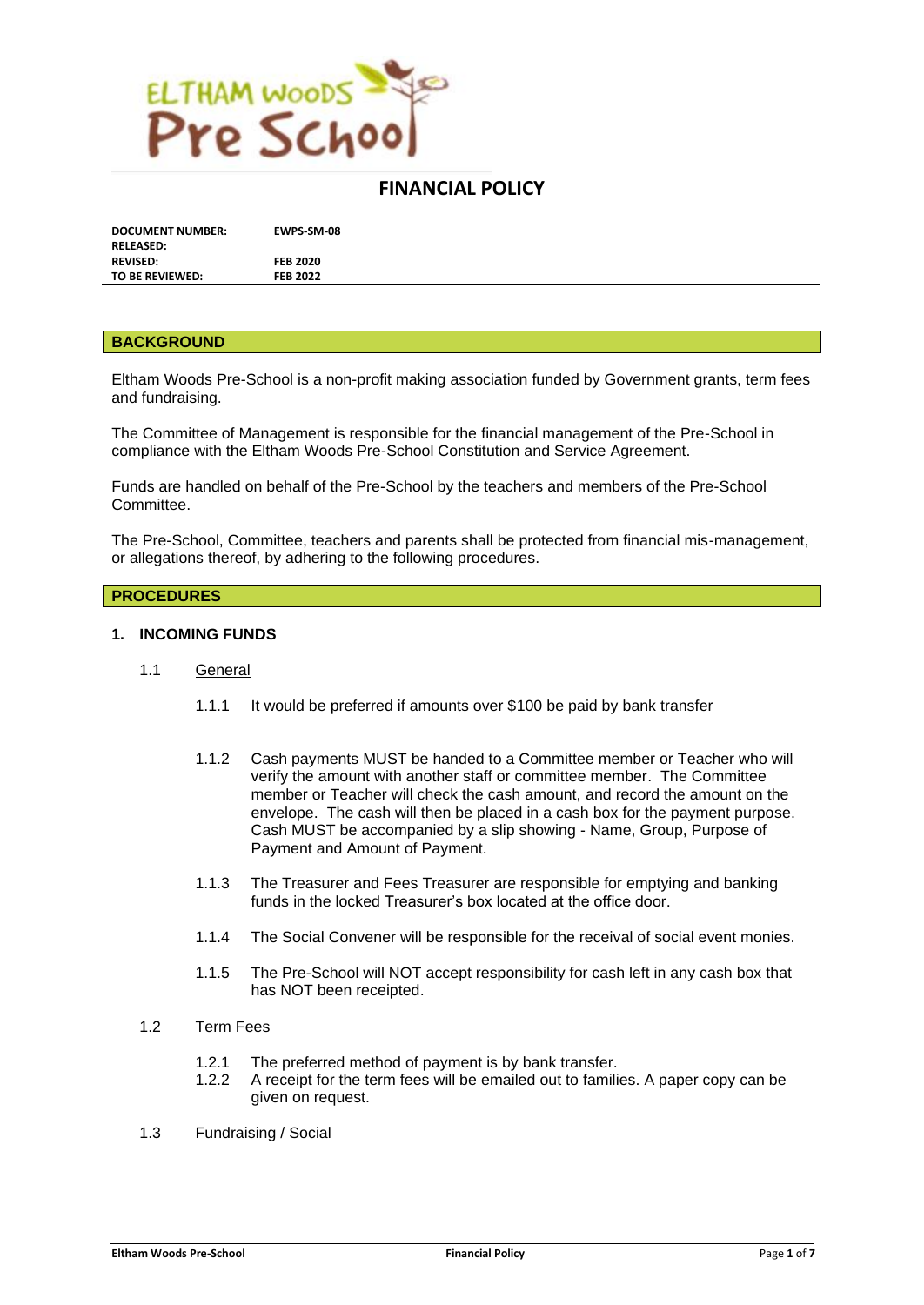1.3.1 On completion of an event funds will be handed to the Treasurer with a statement of event and amount of funds taken. Part payments may be accepted.

### **2. PAYMENT OF ACCOUNTS**

2.1 All payments for accounts will be sent out in the form of an invoice via email and are to be paid by bank transfer into the Eltham woods Preschool account.

## **3. PETTY CASH**

- 3.1 The amount of the monthly petty cash will be set at the December Committee meeting each year.
- 3.2 The petty cash cheques will be either cashed by the Treasurer or a "Cash" cheque handed to the teacher. The petty cash is issued as required; usually once a month.
- 3.3 The teacher will keep the receipt from purchase and complete the Petty Cash Book for incoming expenditure and receipts. Receipts will be kept with the Petty Cash Book.

### **4. DEBIT CARD**

- 4.1 This card it to be used like petty cash and is linked to the savings account" Eltham Woods Pre-School Inc"
- 4.2 There is a total of 1 card linked to this account, it is currently under the name of head teacher Margaret Burke. The holder of the card is responsible for the safe keeping of the card. If it is lost it is the responsibility of the card holder to report it missing or stolen.
- 4.3 A maximum amount of \$500 will be accessible at any given time on the card.
- 4.4 The purpose of the card is to purchase items for the kinder or pay for any incidentals while on any excursions.
- 4.5 The purchases made must be approved by at least 2 executive committee members.

### **5. SAVINGS INVESTMENT ACCOUNTS**

Savings Investment accounts have been established for the amounts not considered to be normal operating funds. These accounts will need to be updated by transfer of funds. The purpose of the funds transferred to the Savings Investment accounts is as follows:-

- 5.1 Accumulated funds from previous years. These funds are to be reserved for such things as purchase and replacement of large items of equipment.
- 5.2 A second Savings Investment account has been established for:
	- 5.2.1 Accrued Long Service Leave for staff.
	- 5.2.2 Accrued Sick Pay for staff.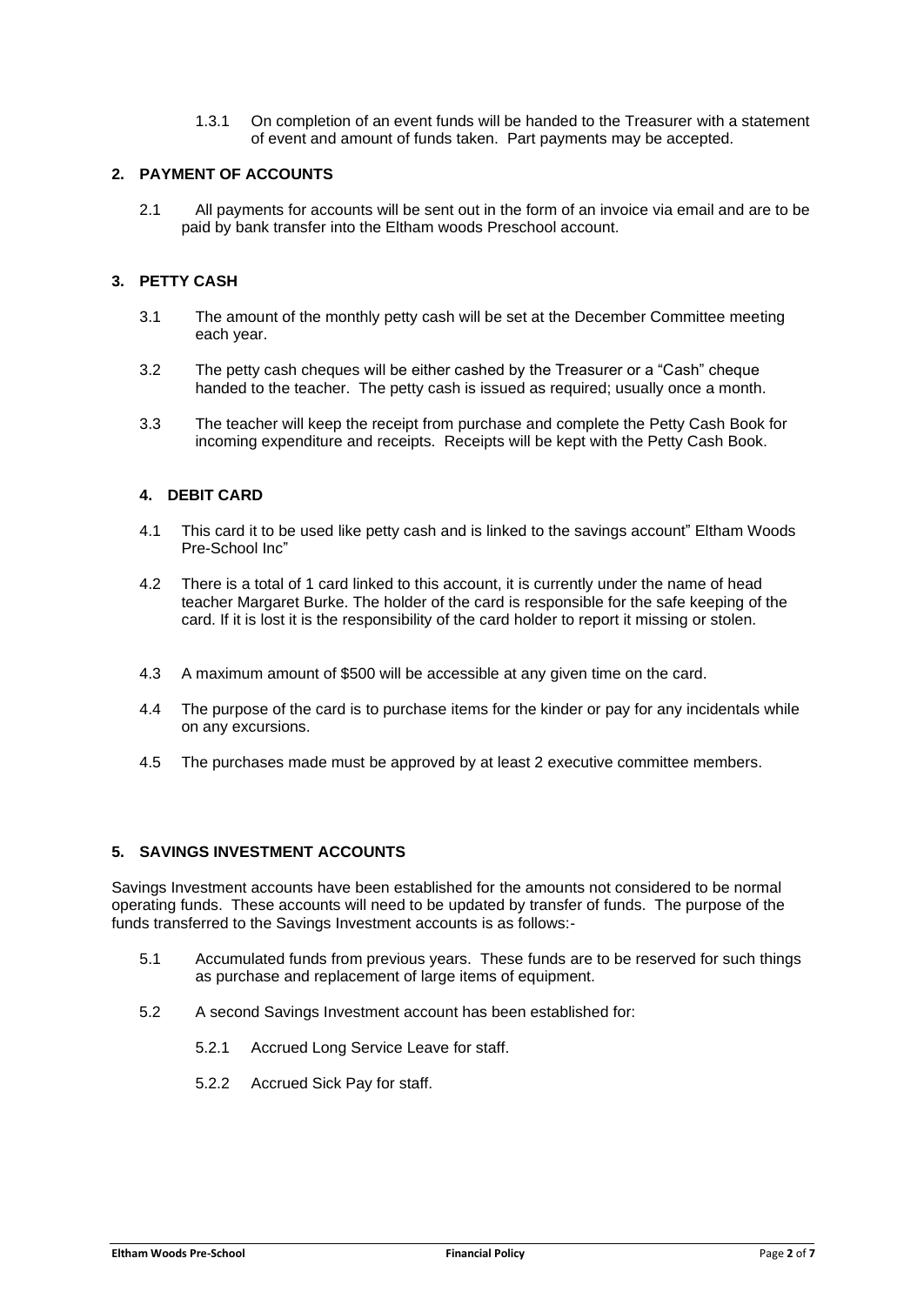### **6. FUNDRAISING / SOCIAL**

- 6.1 Amounts collected for fundraising or social events MUST be counted by two Committee Members at the end of the function. The details and amount must be recorded and signed into the Fundraising receipts book before any monies are taken off the premises.
- 6.2 Any purchases or costs required for the function must have supporting documentation. Receipts must be handed to the Treasurer with funds at the completion of the function. Or by the next committee meeting.
- 6.3 Payment for any fundraising MUST accompany a slip stating Name, Group, Purpose of Payment & Amount. Payment MUST be handed to a teacher or Committee Member responsible for the function. A receipt will be issued for Cash amounts where appropriate.
- 6.4 The Fundraising Committee will account for all fundraising funds for each event. Fundraising moneys MUST not be confused with term fees and should be kept in a cash box for that purpose only.
- 6.5 The Fundraising Committee will hand funds to the Treasurer properly accounted for, for banking. This can be done in part payments.
- 6.6 On completion of the function a statement will be presented to the Management Committee.
- 6.7 The committee have the right and final decision of how the fundraising monies will be spent. The committee will then inform families how this will be done and in what capacity. This could be in the form of buying new equipment for the kinder or making certain upgrades to part of the kinder. The committee may also choose to spend any money raised by further donating a set portion to a particular charity, groups, organisations or kindergartens that are in need. In 2020 Mallacoota Preschool that was effected by the fires has been chosen.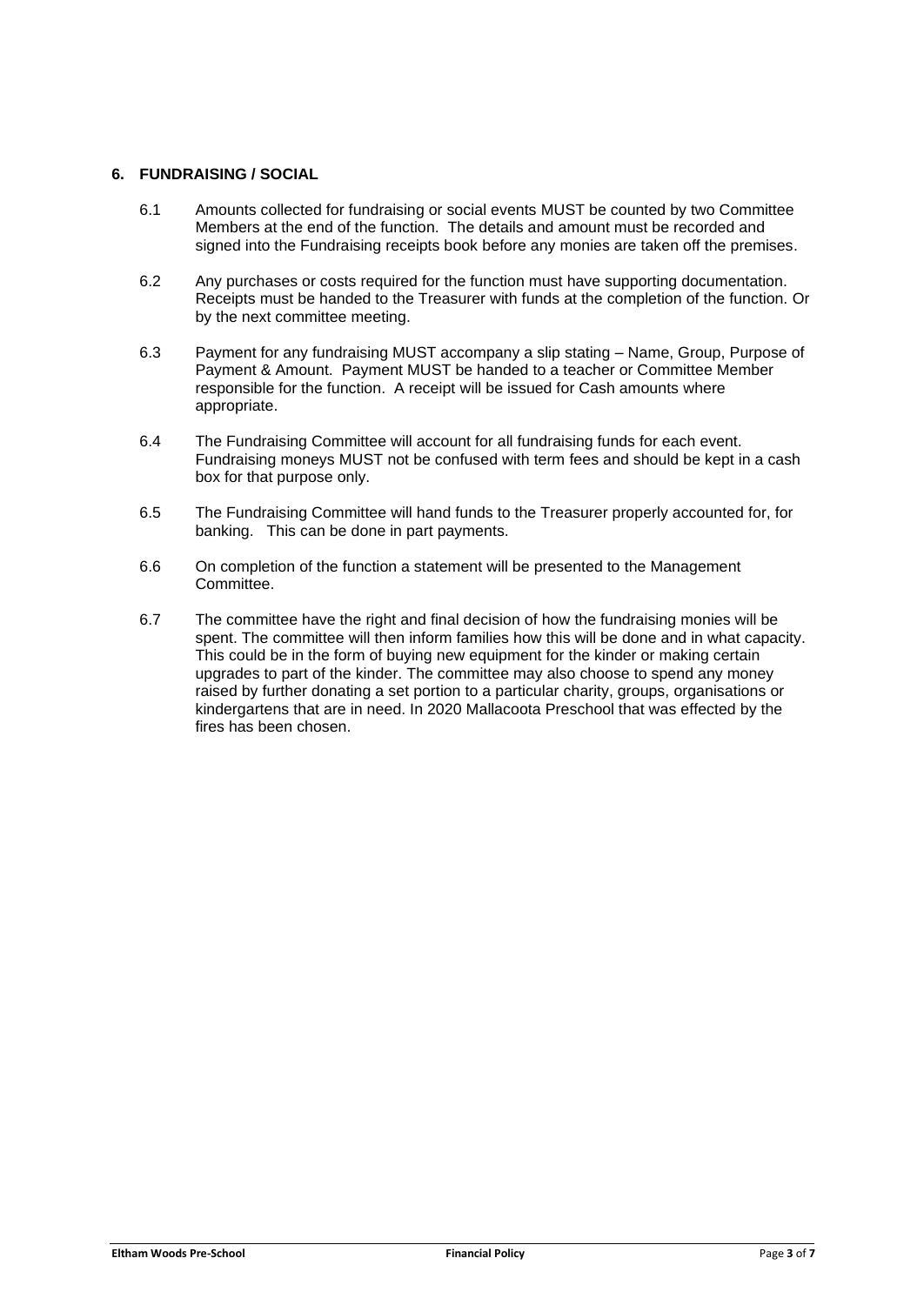### **7. RECORD KEEPING**

- 7.1 A written record MUST be kept of all receipts and payments. These receipts and payments should be allocated to different accounts according to their purpose. Records must also be kept on Wages, Petty Cash and Term Fees.
- 7.2 The Treasurers and / or accountant will prepare a Bank Reconciliation once a month.
- 7.3 An annual budget is prepared by the Treasurer and / or accountant prior to Annual General Meeting of previous year. This budget is used to set term fees for the following year. Any major variances from budget should be brought to the attention of the Committee in time for appropriate action to be taken.
- 7.4 One bank account and book is maintained for 3 and 4 year old groups.

### **8. WAGES**

It is the responsibility of the Wages the accountant and Vice President (3 and 4 year old) to ensure staff salaries and associated payments are paid accurately and on time. This responsibility is set out below.

In 1995 Eltham Woods Pre-School contracted Payline to perform these functions.

### 8.1 3 and 4 year old Teachers and Assistants Wages

Staff wages are paid on a fortnightly basis, throughout the year (including term breaks). Annual leave is paid with the last pay period of the Pre-School year. Staff allowances (first-aid, clothing, cleaning) are paid once a term with the last pay period of the term. Travel allowance can either be paid at the end of term or on a monthly basis with the appropriate pay period. Any additional paid hours worked must also be advised.

The Treasurer must ensure that all legal requirements in regard to hiring of staff are adhered to – ie. A tax Employment Declaration must be filled in and a copy sent to the Taxation Dept.

A record must be kept of all staff wages paid:-

- Hours worked
- Gross salary
- Tax deduction
- Allowance paid

#### 8.2 Staff Increments

The Treasurers must insure that all staff are paid at their correct level. Increments must also be paid on the date due, or back dated to that date if information not available at the time. With a change in staff hours worked this may require a recalculation of increment dates.

8.3 Sick Leave

Staff are entitled to sick pay. The Treasurers must ensure records of sick pay taken and accrued sick pay are kept. Sick leave allowances must be up-dated annually. The dollar amount of any unused accrued sick pay at the end of the Pre-School year should be transferred to the Savings Investment account for possible use in following years.

### 8.4 Long Service Leave

Staff are entitled to long service leave when due. The Treasurers must ensure records of long service leave accrued and taken are kept. An amount is set aside annually for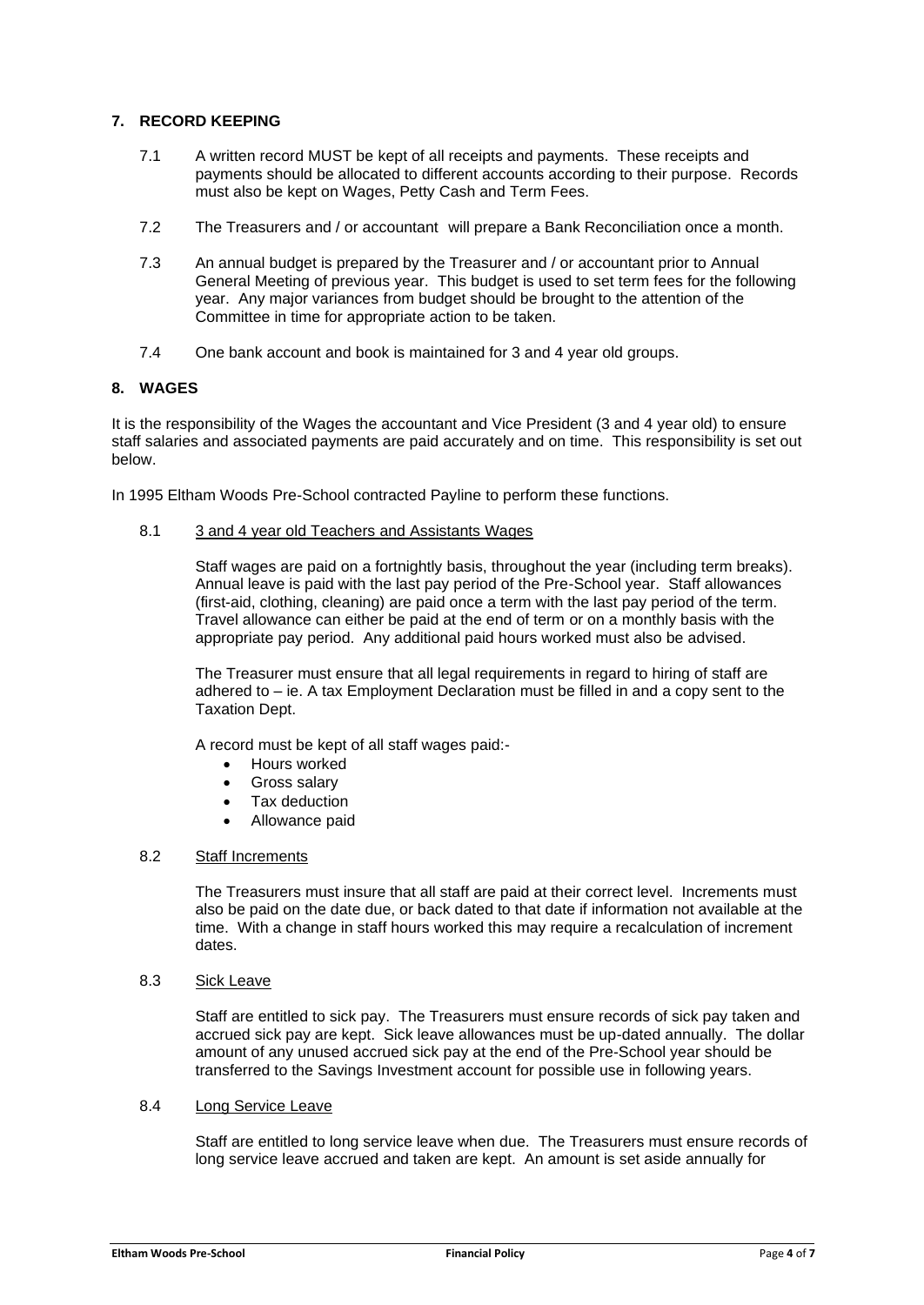accrued long service leave. This amount should be transferred to the Savings Investment account to ensure adequate funds are available when long service leave is due.

#### 8.5 Relief Staff

In the event of sick leave taken by staff a relief person MUST be hired. The Vice President or Director should be responsible for hiring of relief staff. Taxation Employment Declaration must be filled in by all paid relief staff. Hours relief staff work must be advised to the Treasurers so payment for time worked can be advised.

#### 8.6 Group Tax

Group tax MUST be paid to the Taxation Department either on a monthly or quarterly basis. Group tax paid for the period must balance with the amounts deducted from staff wages for that period. The tax MUST be paid by the seventh day following the month of month or quarter. Failure to pay by this date may result in the Pre-School receiving a fine.

#### 8.7 Superannuation

Superannuation for all permanent staff must be paid. In some cases relief staff also require superannuation paid on their behalf.

#### 8.8 Work Cover

All staff must be covered by Work Cover. The Treasurer must advise the Insurance Company annually of actual wages paid in preceding year and projected wages for following year.

### 8.9 Group Certificates

Group certificates for all staff must be prepared at the end of the financial year (June  $30<sup>th</sup>$ ). Amounts paid for wages in the cashbook must balance with amounts on the group certificates. The Treasurer must issue these group certificates to staff by July 14th. A Group tax Reconciliation Statement must also be prepared and forwarded to the Taxation Department by August 14<sup>th</sup>.

### **9. REPORTING**

#### 9.1 Monthly Treasurer's Report

The Treasurer must present a report to the Committee at the monthly meetings. These reports outline the bank balance, showing balance brought forward from previous meeting plus receipts for month, less payments for month to show bank balance as per date of meeting.

### 9.2 AGM Treasurer's Report

The Treasurers present a Statement of Receipts and Payments (bank balance) at the annual general meeting. These are reported as in 8.1, but for a twelve month period (from one AGM to next).

A report on the operating surplus or deficit for the year is also advisable.

#### 9.3 Annual Reports

Final financial reports must be made available to the following at the end of each Pre-School year (December 31<sup>st</sup>).

9.3.1 Committee members and parents of Eltham Woods Pre-School Inc.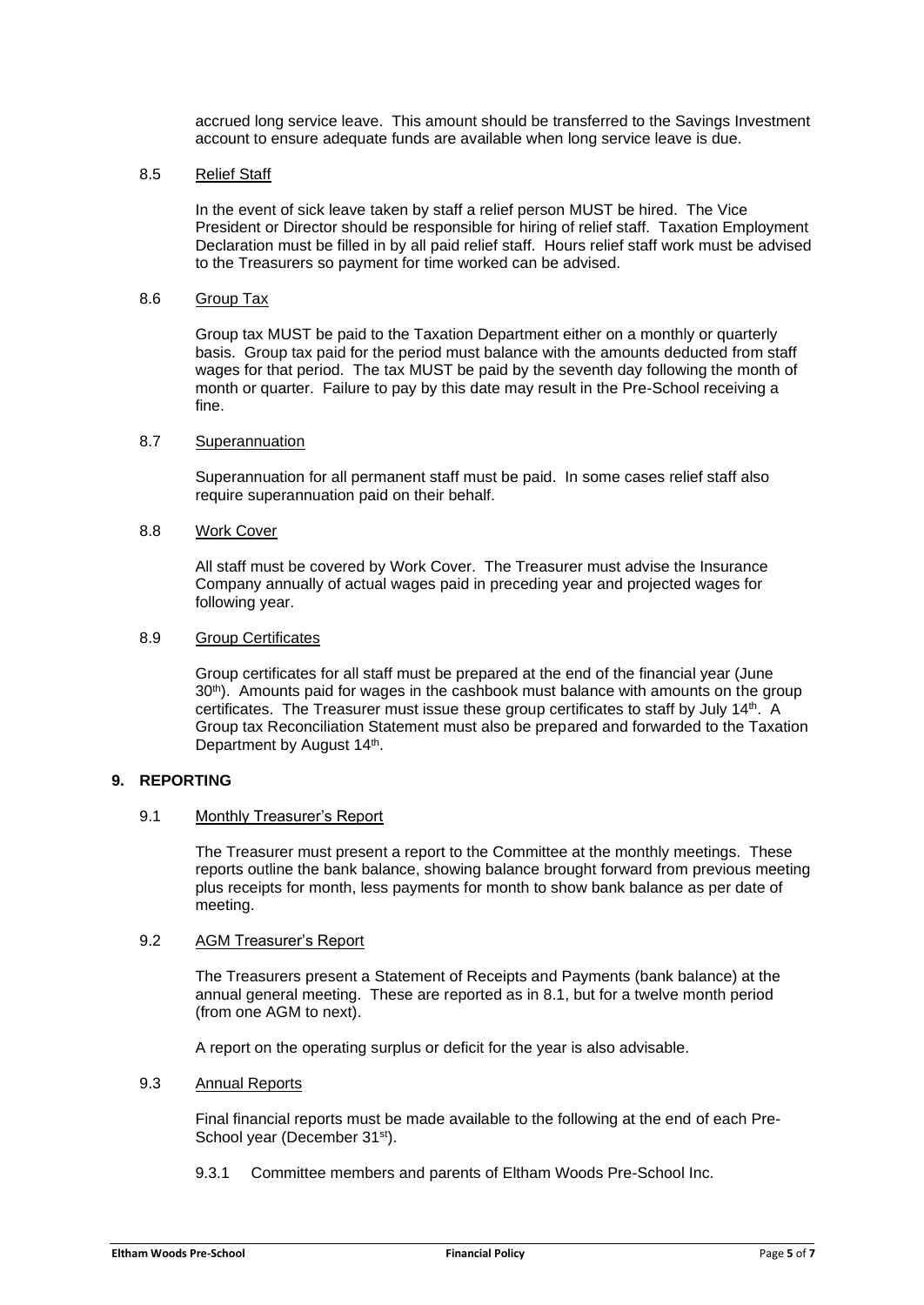- 9.3.2 To an independent formally qualified member for annual audit purposes as per Constitution.
- 9.3.3 To the Community Services Department of the Shire Council.
- 9.3.4 To the Primary Care division of Department of Health and Community Services. Also any other financial reports as may be required under the funding Service Agreement.
- 9.3.5 The Corporate Affairs Victoria office requires a copy of the financial reports as presented at the Annual General Meeting.